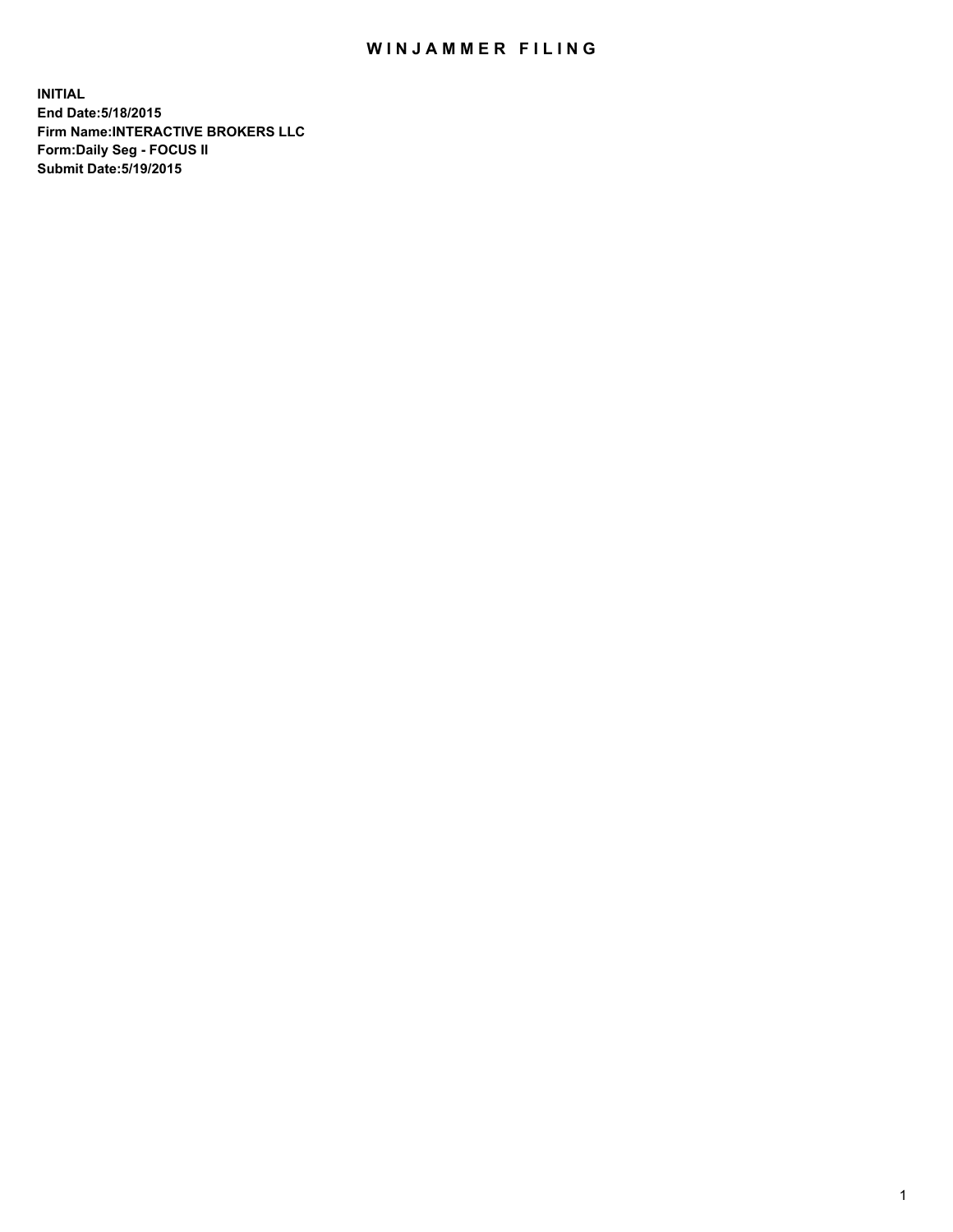## **INITIAL End Date:5/18/2015 Firm Name:INTERACTIVE BROKERS LLC Form:Daily Seg - FOCUS II Submit Date:5/19/2015 Daily Segregation - Cover Page**

| Name of Company<br><b>Contact Name</b><br><b>Contact Phone Number</b><br><b>Contact Email Address</b>    | <b>INTERACTIVE BROKERS LLC</b><br><b>Michael Ellman</b><br>203-422-8926<br>mellman@interactivebrokers.co<br>$m$ |
|----------------------------------------------------------------------------------------------------------|-----------------------------------------------------------------------------------------------------------------|
| FCM's Customer Segregated Funds Residual Interest Target (choose one):<br>a. Minimum dollar amount: ; or |                                                                                                                 |
| b. Minimum percentage of customer segregated funds required:% ; or                                       | $\overline{\mathbf{0}}$<br>0                                                                                    |
| c. Dollar amount range between: and; or                                                                  | 155,000,000 245,000,000                                                                                         |
| d. Percentage range of customer segregated funds required between:% and%.                                | 0 <sub>0</sub>                                                                                                  |
| FCM's Customer Secured Amount Funds Residual Interest Target (choose one):                               |                                                                                                                 |
| a. Minimum dollar amount: ; or                                                                           | $\overline{\mathbf{0}}$                                                                                         |
| b. Minimum percentage of customer secured funds required:% ; or                                          | 0                                                                                                               |
| c. Dollar amount range between: and; or                                                                  | 80,000,000 120,000,000                                                                                          |
| d. Percentage range of customer secured funds required between:% and%.                                   | 0 <sub>0</sub>                                                                                                  |
| FCM's Cleared Swaps Customer Collateral Residual Interest Target (choose one):                           |                                                                                                                 |
| a. Minimum dollar amount: ; or                                                                           | $\overline{\mathbf{0}}$                                                                                         |
| b. Minimum percentage of cleared swaps customer collateral required:% ; or                               | $\overline{\mathbf{0}}$                                                                                         |
| c. Dollar amount range between: and; or                                                                  | 0 <sub>0</sub>                                                                                                  |
| d. Percentage range of cleared swaps customer collateral required between:% and%.                        | 0 <sub>0</sub>                                                                                                  |
| Current ANC:on                                                                                           | 2,388,747,215 18-MAY-2015                                                                                       |
| <b>Broker Dealer Minimum</b>                                                                             | 293,648,109                                                                                                     |
| Debit/Deficit - CustomersCurrent AmountGross Amount                                                      |                                                                                                                 |
| Domestic Debit/Deficit                                                                                   | 2,334,531                                                                                                       |
| Foreign Debit/Deficit                                                                                    | 5,647,2020                                                                                                      |
| Debit/Deficit - Non CustomersCurrent AmountGross Amount                                                  |                                                                                                                 |
| Domestic Debit/Deficit                                                                                   | 0 <sub>0</sub>                                                                                                  |
| Foreign Debit/Deficit                                                                                    | 0 <sub>0</sub>                                                                                                  |
| Proprietary Profit/Loss                                                                                  |                                                                                                                 |
| Domestic Profit/Loss<br>Foreign Profit/Loss                                                              | $\overline{\mathbf{0}}$                                                                                         |
| Proprietary Open Trade Equity                                                                            | $\underline{\mathbf{0}}$                                                                                        |
| Domestic OTE                                                                                             | <u>0</u>                                                                                                        |
| Foreign OTE                                                                                              |                                                                                                                 |
| <b>SPAN</b>                                                                                              | <u>0</u>                                                                                                        |
| <b>Customer SPAN Calculation</b>                                                                         | 1,388,550,007                                                                                                   |
| Non-Customer SPAN Calcualation                                                                           | 19,341,808                                                                                                      |
| Proprietary Capital Charges                                                                              | <u>0</u>                                                                                                        |
| Minimum Dollar Amount Requirement                                                                        | 20,000,000 [7465]                                                                                               |
| Other NFA Dollar Amount Requirement                                                                      | 21,516,090 [7475]                                                                                               |
|                                                                                                          |                                                                                                                 |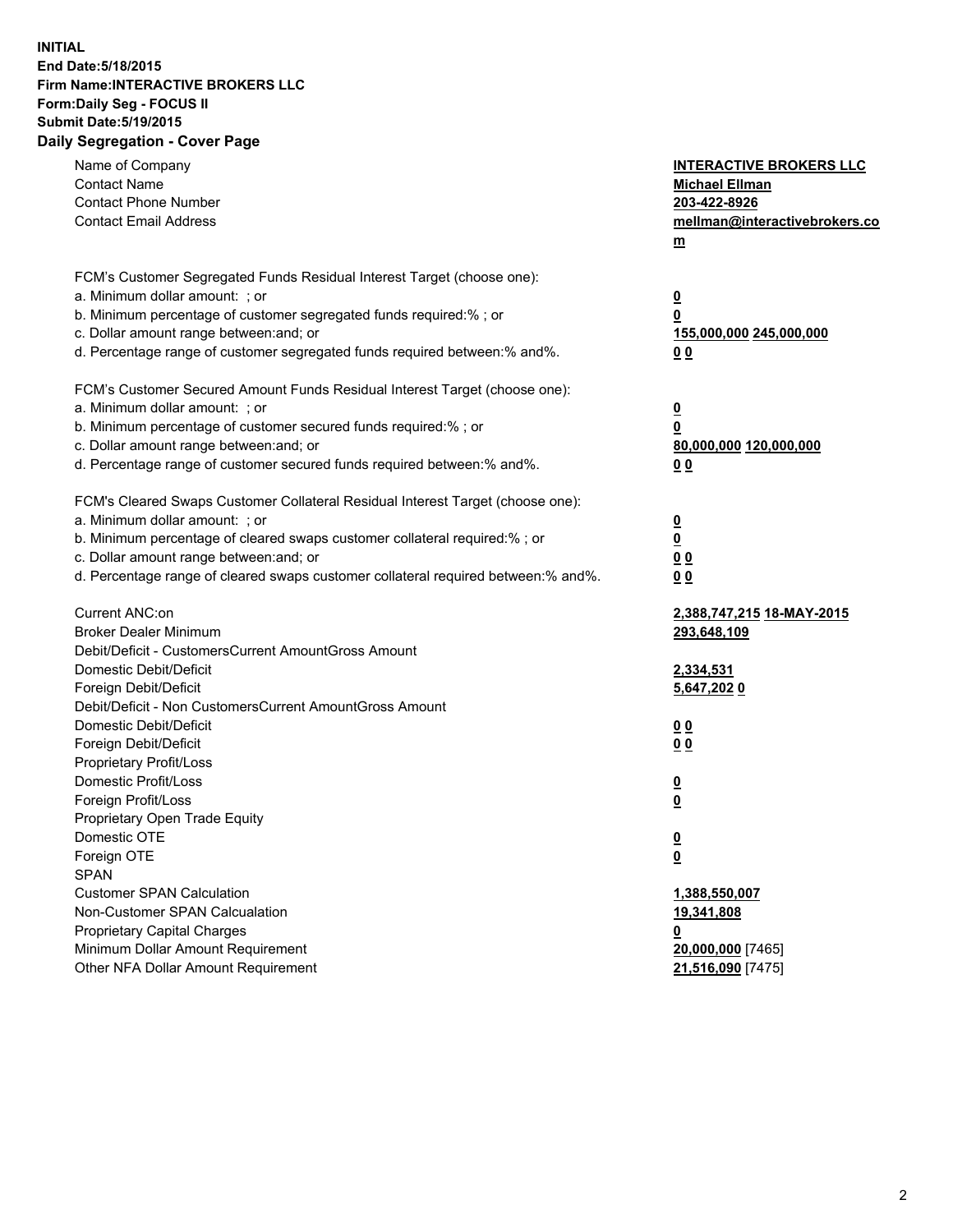## **INITIAL End Date:5/18/2015 Firm Name:INTERACTIVE BROKERS LLC Form:Daily Seg - FOCUS II Submit Date:5/19/2015 Daily Segregation - Secured Amounts**

|     | Dany Ocgregation - Oceanea Annoanta                                                         |                                                |
|-----|---------------------------------------------------------------------------------------------|------------------------------------------------|
|     | Foreign Futures and Foreign Options Secured Amounts                                         |                                                |
|     | Amount required to be set aside pursuant to law, rule or regulation of a foreign            | $0$ [7305]                                     |
|     | government or a rule of a self-regulatory organization authorized thereunder                |                                                |
| 1.  | Net ledger balance - Foreign Futures and Foreign Option Trading - All Customers             |                                                |
|     | A. Cash                                                                                     | 592,482,179 [7315]                             |
|     | B. Securities (at market)                                                                   | $0$ [7317]                                     |
| 2.  | Net unrealized profit (loss) in open futures contracts traded on a foreign board of trade   | -19,825,080 [7325]                             |
| 3.  | Exchange traded options                                                                     |                                                |
|     | a. Market value of open option contracts purchased on a foreign board of trade              | 80,573 [7335]                                  |
|     | b. Market value of open contracts granted (sold) on a foreign board of trade                | -42,691 [7337]                                 |
| 4.  | Net equity (deficit) (add lines 1.2. and 3.)                                                | 572,694,981 [7345]                             |
| 5.  | Account liquidating to a deficit and account with a debit balances - gross amount           | 5,647,202 [7351]                               |
|     | Less: amount offset by customer owned securities                                            | 0 [7352] 5,647,202 [7354]                      |
| 6.  | Amount required to be set aside as the secured amount - Net Liquidating Equity              | 578, 342, 183 [7355]                           |
|     | Method (add lines 4 and 5)                                                                  |                                                |
| 7.  | Greater of amount required to be set aside pursuant to foreign jurisdiction (above) or line | 578, 342, 183 [7360]                           |
|     | 6.                                                                                          |                                                |
|     | FUNDS DEPOSITED IN SEPARATE REGULATION 30.7 ACCOUNTS                                        |                                                |
| 1.  | Cash in banks                                                                               |                                                |
|     | A. Banks located in the United States                                                       | $0$ [7500]                                     |
|     | B. Other banks qualified under Regulation 30.7                                              | 0 [7520] 0 [7530]                              |
| 2.  | Securities                                                                                  |                                                |
|     | A. In safekeeping with banks located in the United States                                   | 509,438,801 [7540]                             |
|     | B. In safekeeping with other banks qualified under Regulation 30.7                          | 0 [7560] 509,438,801 [7570]                    |
| 3.  | Equities with registered futures commission merchants                                       |                                                |
|     | A. Cash                                                                                     | $0$ [7580]                                     |
|     | <b>B.</b> Securities                                                                        | $0$ [7590]                                     |
|     | C. Unrealized gain (loss) on open futures contracts                                         | $0$ [7600]                                     |
|     | D. Value of long option contracts                                                           | $0$ [7610]                                     |
|     | E. Value of short option contracts                                                          | 0 [7615] 0 [7620]                              |
| 4.  | Amounts held by clearing organizations of foreign boards of trade                           |                                                |
|     | A. Cash                                                                                     | $0$ [7640]                                     |
|     | <b>B.</b> Securities                                                                        | $0$ [7650]                                     |
|     | C. Amount due to (from) clearing organization - daily variation                             | $0$ [7660]                                     |
|     | D. Value of long option contracts                                                           | $0$ [7670]                                     |
|     | E. Value of short option contracts                                                          | 0 [7675] 0 [7680]                              |
| 5.  | Amounts held by members of foreign boards of trade                                          |                                                |
|     | A. Cash                                                                                     | 233,272,549 [7700]                             |
|     | <b>B.</b> Securities                                                                        | $0$ [7710]                                     |
|     | C. Unrealized gain (loss) on open futures contracts                                         | 308,192 <sup>[7720]</sup>                      |
|     | D. Value of long option contracts                                                           | 80,585 [7730]                                  |
|     | E. Value of short option contracts                                                          | <mark>-42,693</mark> [7735] 233,618,633 [7740] |
| 6.  | Amounts with other depositories designated by a foreign board of trade                      | $0$ [7760]                                     |
| 7.  | Segregated funds on hand                                                                    | $0$ [7765]                                     |
| 8.  | Total funds in separate section 30.7 accounts                                               | 743,057,434 [7770]                             |
| 9.  | Excess (deficiency) Set Aside for Secured Amount (subtract line 7 Secured Statement         | 164,715,251 [7380]                             |
|     | Page 1 from Line 8)                                                                         |                                                |
| 10. | Management Target Amount for Excess funds in separate section 30.7 accounts                 | 80,000,000 [7780]                              |
| 11. | Excess (deficiency) funds in separate 30.7 accounts over (under) Management Target          | 84,715,251 [7785]                              |
|     |                                                                                             |                                                |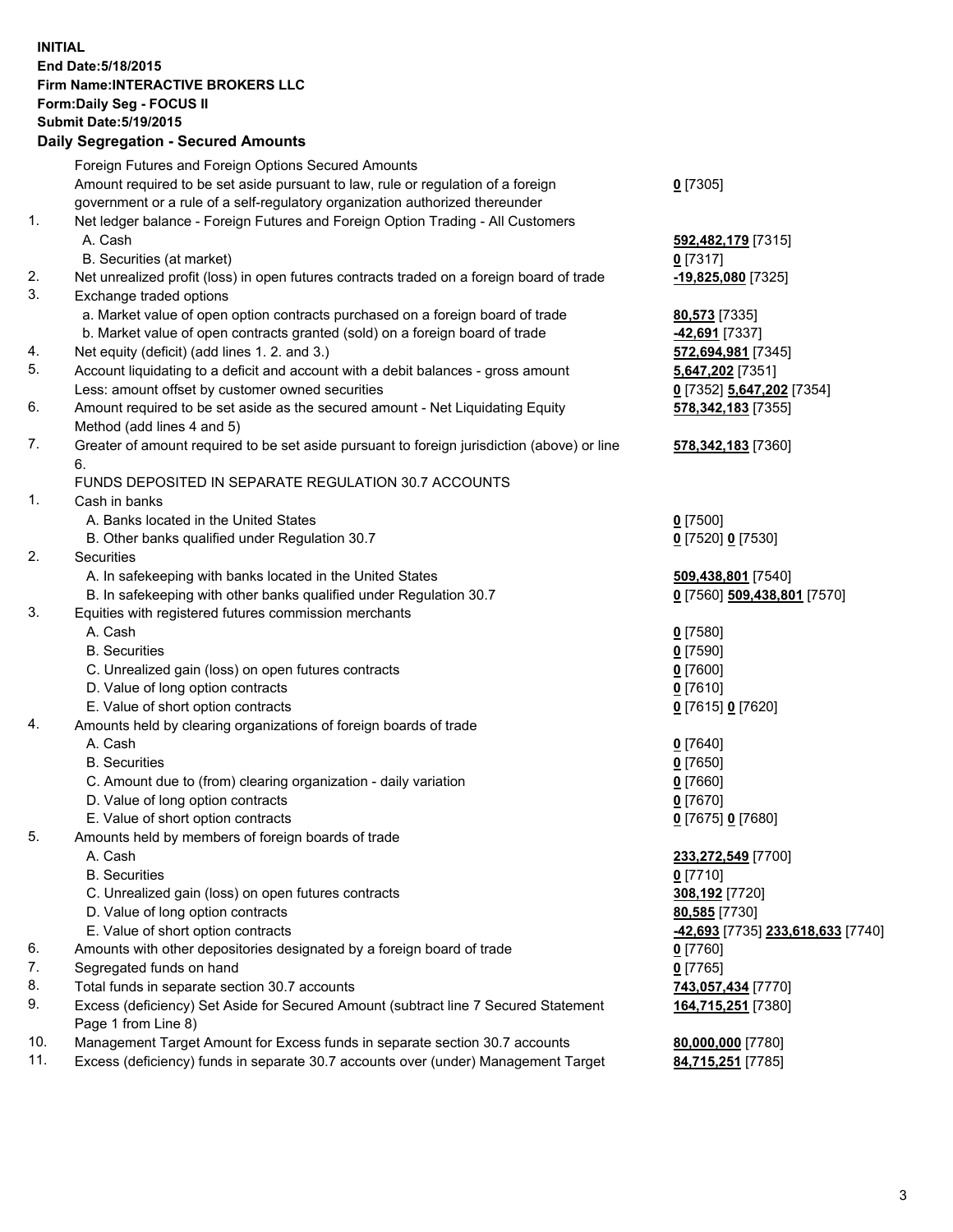**INITIAL End Date:5/18/2015 Firm Name:INTERACTIVE BROKERS LLC Form:Daily Seg - FOCUS II Submit Date:5/19/2015 Daily Segregation - Segregation Statement** SEGREGATION REQUIREMENTS(Section 4d(2) of the CEAct) 1. Net ledger balance A. Cash **2,669,782,617** [7010] B. Securities (at market) **0** [7020] 2. Net unrealized profit (loss) in open futures contracts traded on a contract market **-95,425,345** [7030] 3. Exchange traded options A. Add market value of open option contracts purchased on a contract market **116,973,075** [7032] B. Deduct market value of open option contracts granted (sold) on a contract market **-178,382,914** [7033] 4. Net equity (deficit) (add lines 1, 2 and 3) **2,512,947,433** [7040] 5. Accounts liquidating to a deficit and accounts with debit balances - gross amount **2,334,531** [7045] Less: amount offset by customer securities **0** [7047] **2,334,531** [7050] 6. Amount required to be segregated (add lines 4 and 5) **2,515,281,964** [7060] FUNDS IN SEGREGATED ACCOUNTS 7. Deposited in segregated funds bank accounts A. Cash **374,567,816** [7070] B. Securities representing investments of customers' funds (at market) **1,420,556,333** [7080] C. Securities held for particular customers or option customers in lieu of cash (at market) **0** [7090] 8. Margins on deposit with derivatives clearing organizations of contract markets A. Cash **12,983,436** [7100] B. Securities representing investments of customers' funds (at market) **109,419,101** [7110] C. Securities held for particular customers or option customers in lieu of cash (at market) **0** [7120] 9. Net settlement from (to) derivatives clearing organizations of contract markets **5,480,656** [7130] 10. Exchange traded options A. Value of open long option contracts **2,639,175** [7132] B. Value of open short option contracts **-8,854,220** [7133] 11. Net equities with other FCMs A. Net liquidating equity **-39,037,878** [7140] B. Securities representing investments of customers' funds (at market) **853,326,174** [7160] C. Securities held for particular customers or option customers in lieu of cash (at market) **0** [7170] 12. Segregated funds on hand **0** [7150] 13. Total amount in segregation (add lines 7 through 12) **2,731,080,593** [7180] 14. Excess (deficiency) funds in segregation (subtract line 6 from line 13) **215,798,629** [7190] 15. Management Target Amount for Excess funds in segregation **155,000,000** [7194]

16. Excess (deficiency) funds in segregation over (under) Management Target Amount Excess

**60,798,629** [7198]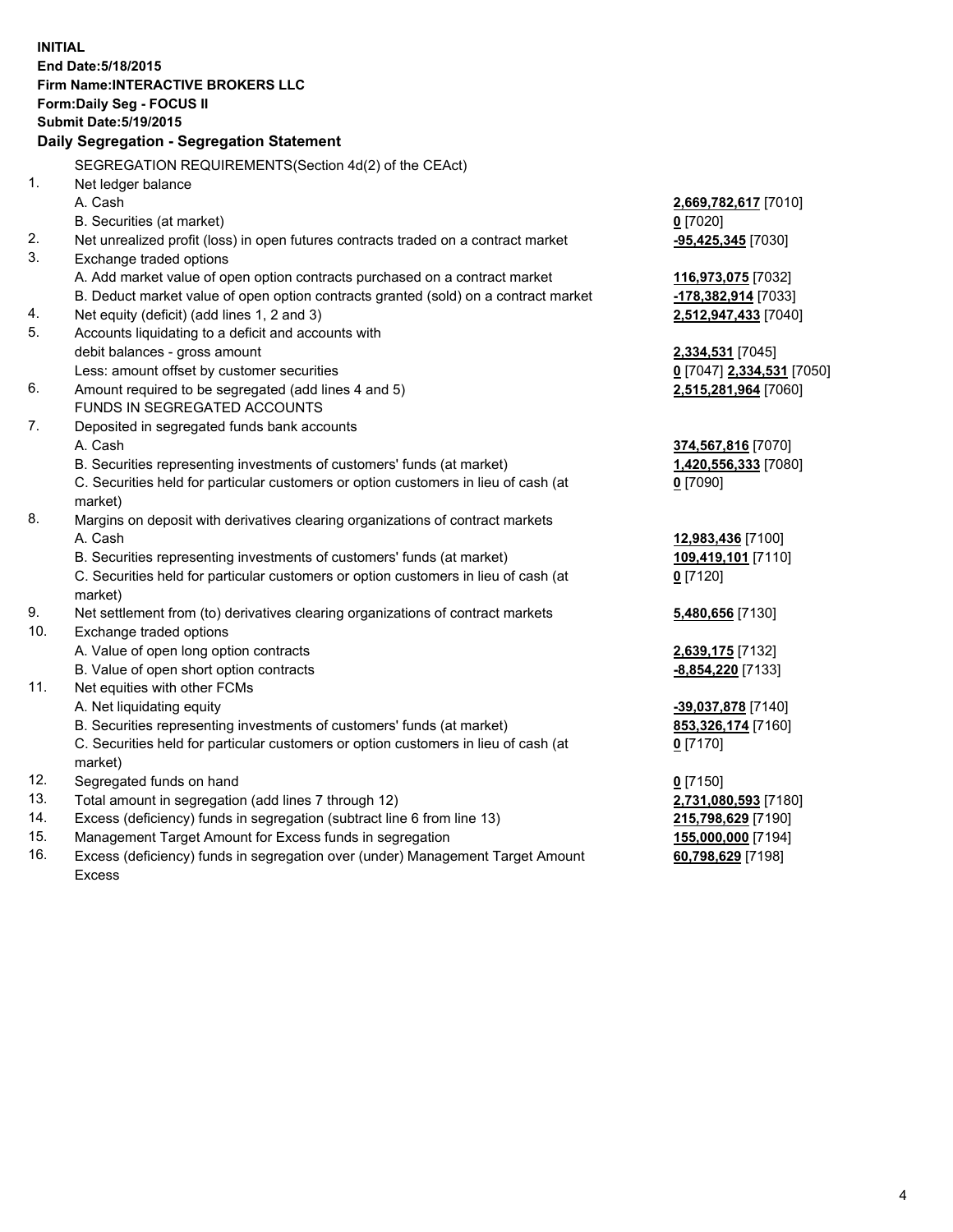## **INITIAL End Date:5/18/2015 Firm Name:INTERACTIVE BROKERS LLC Form:Daily Seg - FOCUS II Submit Date:5/19/2015 Daily Segregation - Supplemental**

| $\blacksquare$           | Total gross margin deficiencies - Segregated Funds Origin                              | 765,447 [9100] |
|--------------------------|----------------------------------------------------------------------------------------|----------------|
| $\blacksquare$           | Total gross margin deficiencies - Secured Funds Origin                                 | 34,969 [9101]  |
| $\blacksquare$           | Total gross margin deficiencies - Cleared Swaps Customer Collateral Funds Origin       | $0$ [9102]     |
| $\blacksquare$           | Total gross margin deficiencies - Noncustomer and Proprietary Accounts Origin          | $0$ [9103]     |
| $\blacksquare$           | Total number of accounts contributing to total gross margin deficiencies - Segregated  | 7 [9104]       |
|                          | Funds Origin                                                                           |                |
| $\blacksquare$           | Total number of accounts contributing to total gross margin deficiencies - Secured     | $3$ [9105]     |
|                          | Funds Origin                                                                           |                |
| $\overline{\phantom{a}}$ | Total number of accounts contributing to the total gross margin deficiencies - Cleared | $0$ [9106]     |
|                          | Swaps Customer Collateral Funds Origin                                                 |                |
| -                        | Total number of accounts contributing to the total gross margin deficiencies -         | $0$ [9107]     |
|                          | Noncustomer and Proprietary Accounts Origin                                            |                |
| $\blacksquare$           | Upload a copy of the firm's daily margin report the FCM uses to issue margin calls     |                |
|                          | which corresponds with the reporting date.                                             |                |

05.18.2015 Commodity Margin Deficiency Report.xls